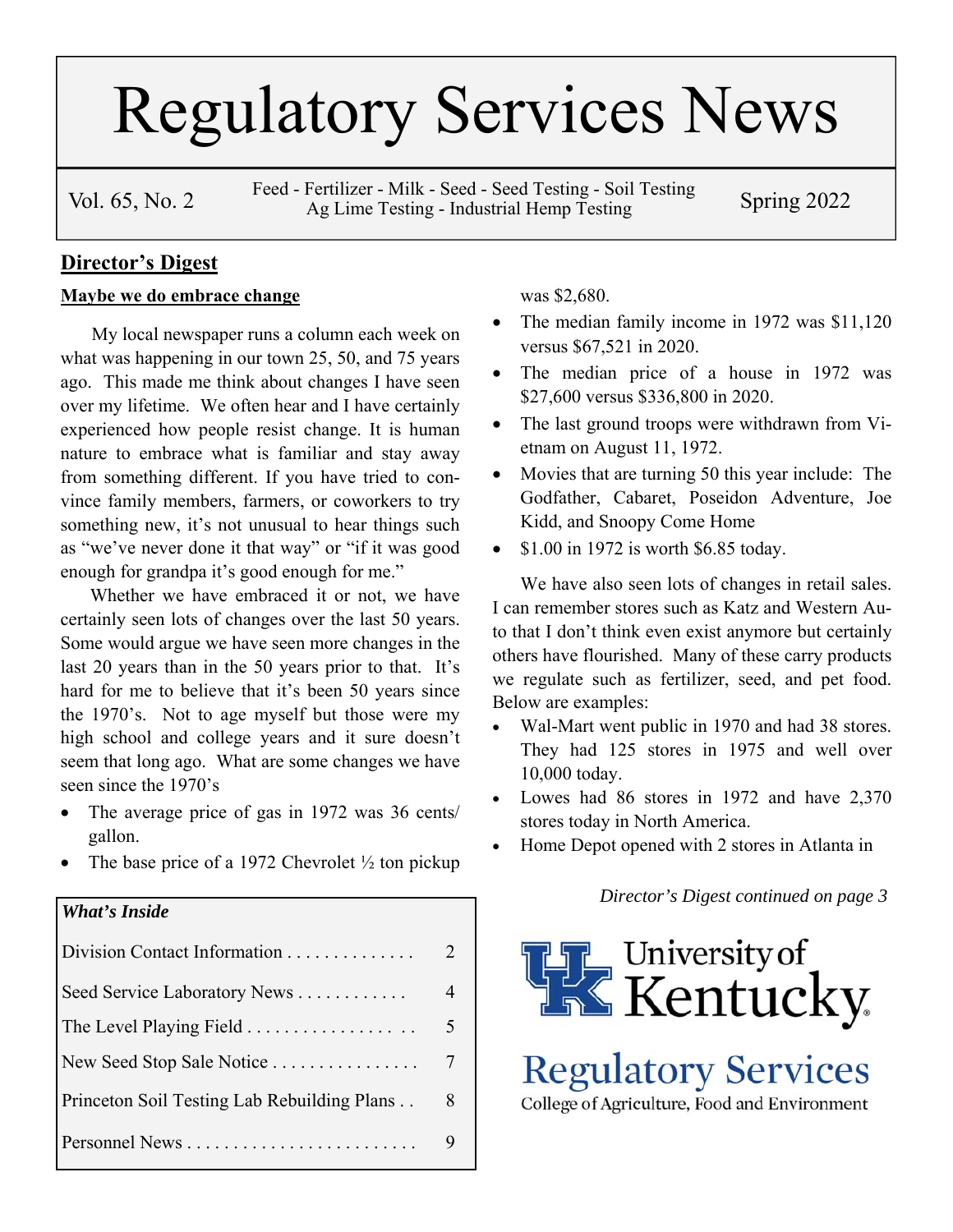**Division Contact Information Phone: (859) 257-2785 Fax: (859) 323-9931** 

**Executive Director**  Dr. Darrell D. Johnson darrell.johnson@uky.edu

**Auditor**  Robert Counts, Jr. robert.counts@uky.edu

**Feed & Milk Programs**  Dr. Alan Harrison-Director alan.harrison@uky.edu

Kristen Green, Registration Specialist kristen.mary.green@uky.edu

Jenny Combs, Animal Feed Regulatory Program Standards Specialist jennifer.combs@uky.edu

Bob Hickerson, Milk Inspector rhickers@uky.edu

David Tompkins, Feed/Fertilizer Lab Supervisor dtompkin@uky.edu

Kristin Brock, Milk Laboratory Supervisor kristin.brock@uky.edu

Michelle Young, Staff Assistant Feed michelleyoung@uky.edu

Lydia Howlett, Staff Assistant Milk/Inspection Lydia.Howlett@uky.edu

**Fertilizer & Seed Programs**  Stephen McMurry-Director smcmurry@uky.edu

Jonathan Collett, Seed Laboratory Supervisor collett88@uky.edu

June Crawford, Staff Assistant Fertilizer june.crawford@uky.edu Fax: (859) 257-9478

Marilyn Smith, Staff Assistant Seed mm.smith@uky.edu Fax: (859) 257-7351

**Inspector Coordinator**  Jim True jim.true@uky.edu

**Inspectors**  Mark Barrow mcbarr2@uky.edu

Nathan Keith nathan.keith@uky.edu

Alysia Conner Alysia.Conner@uky.edu

Tori Embry victoria.embry@uky.edu

David Mason dwmason@uky.edu

Warren Pinkston wwpink00@uky.edu

Terry Prather tprather@uky.edu

Bart Young bart.young@uky.edu

**Laboratories & Soils Program**  Dr. Frank Sikora-Director fsikora@uky.edu

Dr. Solomon Kariuki-Lab Manager skka222@uky.edu

Diane Hunter, Soils Lab Supervisor, Lexington diane.hunter@uky.edu

Paula Hill (Interim), Soils Lab Supervisor, Princeton paula.hill@uky.edu

**Quality Control Director**  Dr. Sharon Webb sfwebb2@uky.edu

Lauren Smith, ISO 17025 Accreditation Specialist lauren.omara@uky.edu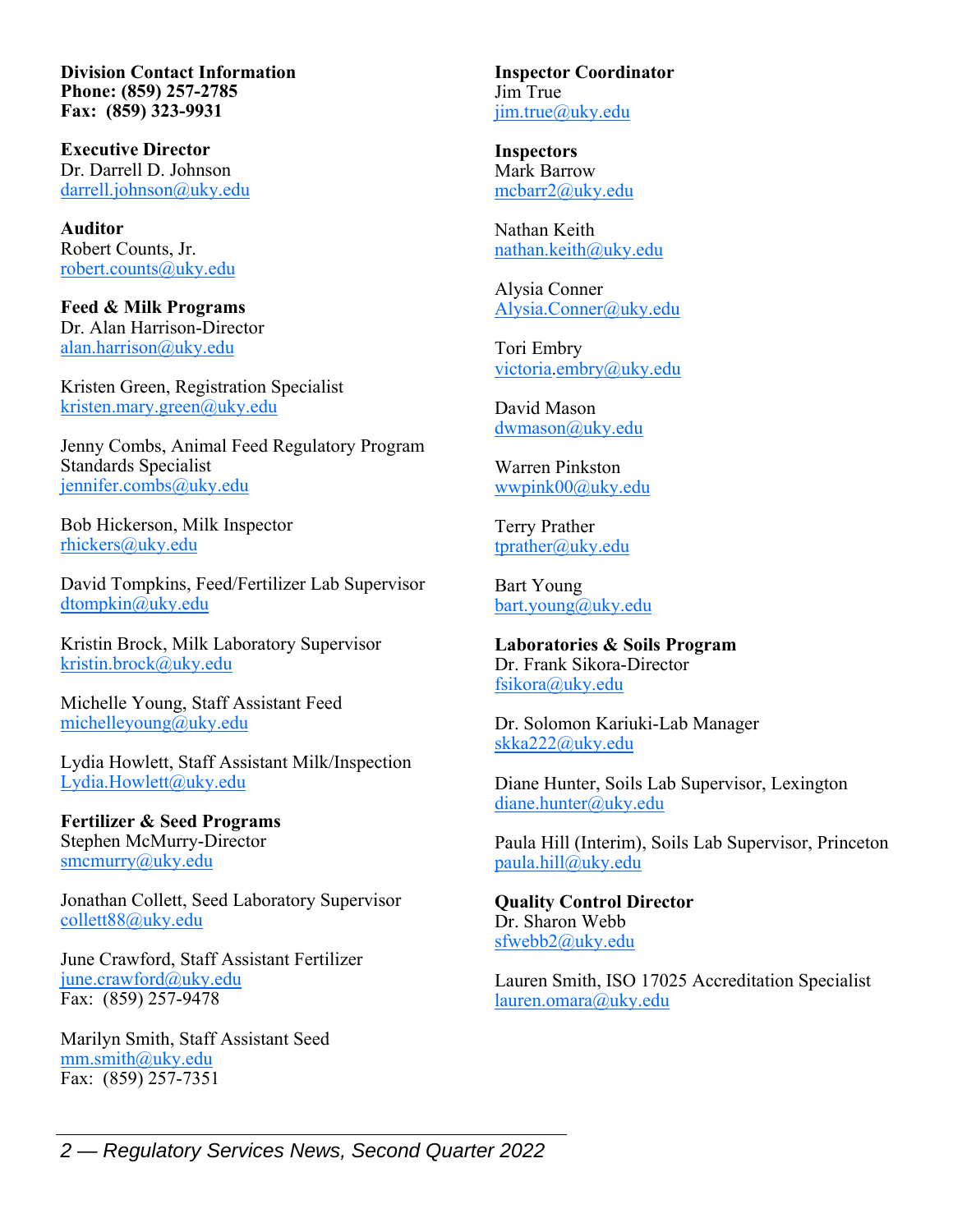1979. They have 2,284 stores in North America today

- Petco opened their first store in Tigard, Oregon in 1980. Today they have over 1,500 locations.
- \$4.9 billion dollars in pet food sales were made over the internet in 2019 versus none in 1972.

Agriculture in Kentucky has certainly seen it's share of changes in the last fifty years. Tobacco was king in the 1970's. According to the Ag Census, in 1974 there were 71,037 farms raising tobacco producing a total of 388,147,707 pounds. The last Ag Census was completed in 2017 and it showed 2,618 tobacco farms producing

173,898,978 pounds. Finding replacement crops for tobacco has been a challenge for several years. Some have turned to beef cattle, poultry, and more recently hemp. The poultry industry in Kentucky has grown over the last 50 years to where it is now the leading agricultural commodity in the state. While the total number of beef cattle and farms have declined since the 70's, we are still the leading beef producing state east of the Mississippi river. Exciting things are happening in the beef business and I believe it will continue to grow if we can increase in-state beef processing. The future of the hemp industry is still uncertain at this point.

Comparisons of differences for several ag commodities in Kentucky between 1974 and 2017 are shown in the tables below:

|                          | 1974         |               |              | 2017          |
|--------------------------|--------------|---------------|--------------|---------------|
|                          | <b>Farms</b> | <b>Number</b> | <b>Farms</b> | <b>Number</b> |
| <b>Cattle and calves</b> | 72,044       | 3,033,010     | 38,657       | 2,155,894     |
| <b>Milk cows</b>         | 18,596       | 269,912       | 1,577        | 57,645        |
| Hogs & pigs              | 20,242       | 898,166       | 1,805        | 415,702       |
| Sheep $&$ lambs          | 865          | 44,299        | 2,818        | 69,933        |
| Horses & ponies          | 16,783       | 59,557        | 16,290       | 119,583       |
| <b>Broilers</b>          | 1,221        | 1,077,406     | 928          | 289,214,287   |

#### **Livestock in Kentucky**

#### **Grain Crops in Kentucky**

|                 |        | 1974    |                | 2017  |           |                |
|-----------------|--------|---------|----------------|-------|-----------|----------------|
|                 | Farms  | Acres   | <b>Bushels</b> | Farms | Acres     | <b>Bushels</b> |
| Corn            | 39,495 | 975,401 | 78, 231, 852   | 5,760 | 1,255,146 | 220,070,862    |
| <b>Soybeans</b> | 11,032 | 874,551 | 21,566,582     | 5,854 | 1,866,601 | 96,657,887     |
| Wheat           | 8,702  | 331,421 | 10,460,083     | 1,180 | 344,575   | 23,365,860     |

 With the exception of sheep and lambs, there are fewer farms in each category but more animals or acres of crops per farm. I don't think this is a surprise to anyone. So why did I title this article "maybe we do embrace change". Those who have stayed in the farming business have embraced change to survive. Those who weren't willing to change have gone on to other endeavors. Whether it is better genetics, better nutrition, better management, or better equipment, those in business today have increased their productivity. This is illustrated in the table on the next page.

#### *Continued on page 4*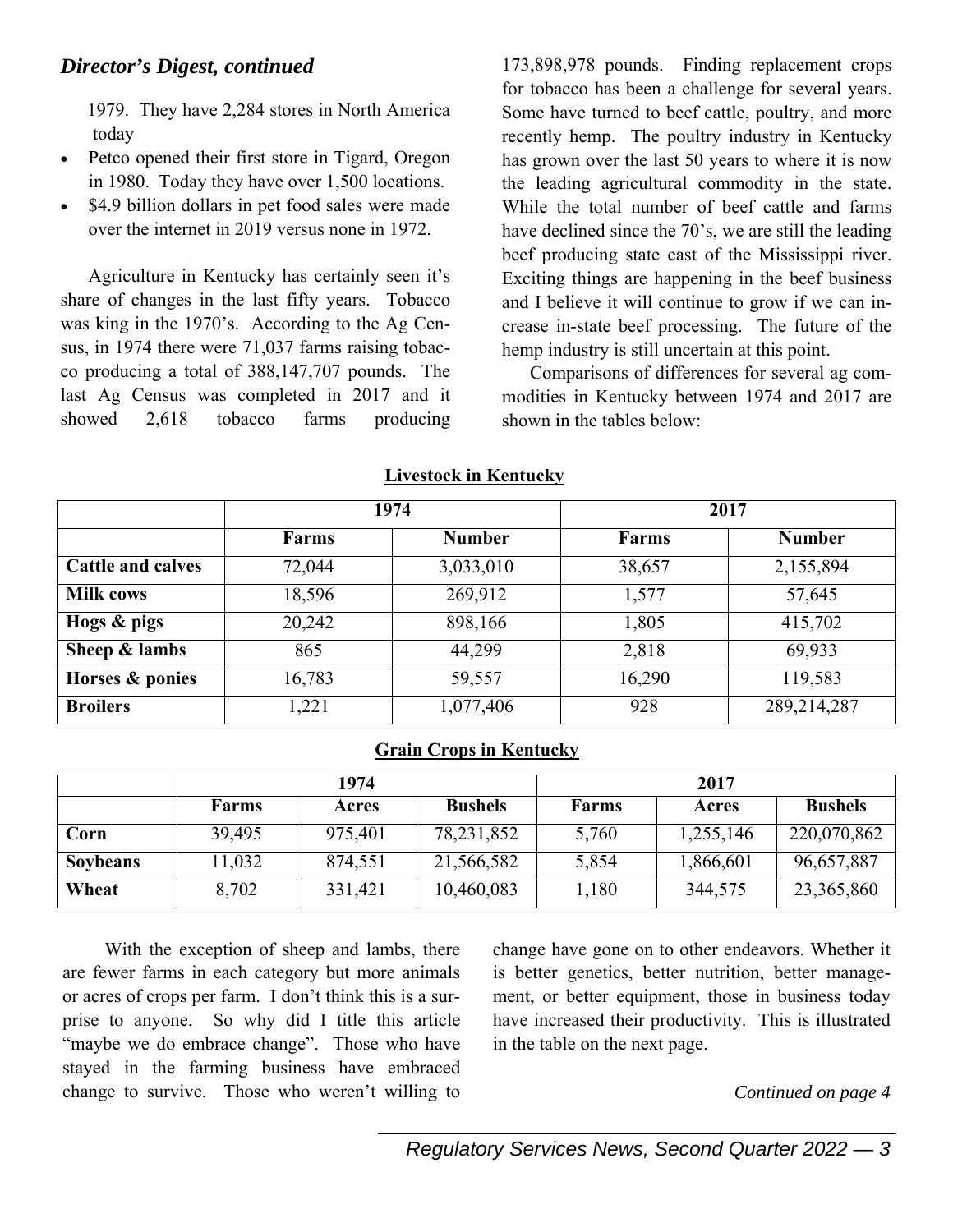|                        | 1974 | 2017 |
|------------------------|------|------|
| Corn, bushels/acre     | 80   | 175  |
| Soybeans, bushels/acre | 24.7 | 51.8 |
| Wheat, bushels/acre    | 31.7 |      |

 Production per acre in our main crops has more than doubled in less than fifty years. Improvements have also been made in livestock production. Pounds of feed/pound of gain has improved for all species and importantly while also using less water. The National Chicken Council promotes that it takes 75% fewer resources to produce the same amount of chicken than it did in 1965; 72% less farm land, 58% less water, and 39% less fossil fuels. In addition, over 95% of broiler litter is recycled and reused to fertilize crops. Kentucky dairy cows produced 7,785 lbs milk/cow/year in 1975 and this increased to 19,717 in 2021 while using less feed and water per pound of milk.

 Those who have remained in farming have embraced the changes necessary to keep farming and agribusinesses embrace the challenge to keep improvements moving forward. Jeff Rowe with Syngenta Seeds recently noted three realities remain critical for all of us as we look to the future.

- 1. We will need to feed more people in the coming decades.
- 2. We will need to ensure everyone has not just enough calories, but enough nutrition.
- 3. We will need to do this in a way that is much kinder to our planet.

These challenges mean more changes are coming but I have faith that those in Agriculture will embrace these changes just like we have since the first animal was domesticated and the first crop planted. We reserve the right to complain about change but realize it is inevitable and we are willing to adapt.

> *Dr. Darrell D. Johnson, Executive Director*

# **Seed Service Lab News**

The spring testing season is in high gear here at Regulatory Services and many seedsman have already sent in samples for testing in preparation of offering seed for sale this spring. In the case of holdover seed, this usually entails a germination test to update their tags and for new seed lots, a complete test (Noxious, Purity and Germination) to get the required labelling information. For individual farmers with holdover seed, a service sample can also be submitted to check seed germination prior to planting. In either case, it is important to note that there is a minimum amount of seed we must have in order to provide an accurate germination test. If you are unsure of how much seed to submit for testing, please refer to the Regulatory Services webpage or give us a call prior to shipment. This can prevent delays of sometimes several weeks in getting results to you.

For crop species such as corn and soybeans, there are additional tests, which can be performed to give the seedsman more information on planting and storing their seed. Unlike the standard germination test, tests such as Cold test (CT) and Accelerated Aging (AA) are useful tools to aid in determining seed lot vigor. Cold tests are usually requested in the early spring before the planting season, as the results represent the lowest rate of emergence for the seed lot when planted under less than ideal conditions, such as the cooler soil temperatures and higher soil moisture levels found in early spring. This can be extremely important information when determining planting time and seeding rates. When a cold test is requested, we strongly encourage the seedsman to request a germination test as well to provide an accurate look at the seed lot as a whole. Many times, a lot of corn or soybeans may perform poorly with a cold test but have a drastically higher germination rate, meaning the seed in question can potentially have a much higher rate of emergence when planted under more ideal conditions.

 *Regulatory Services News, Second Quarter 2022 — 4*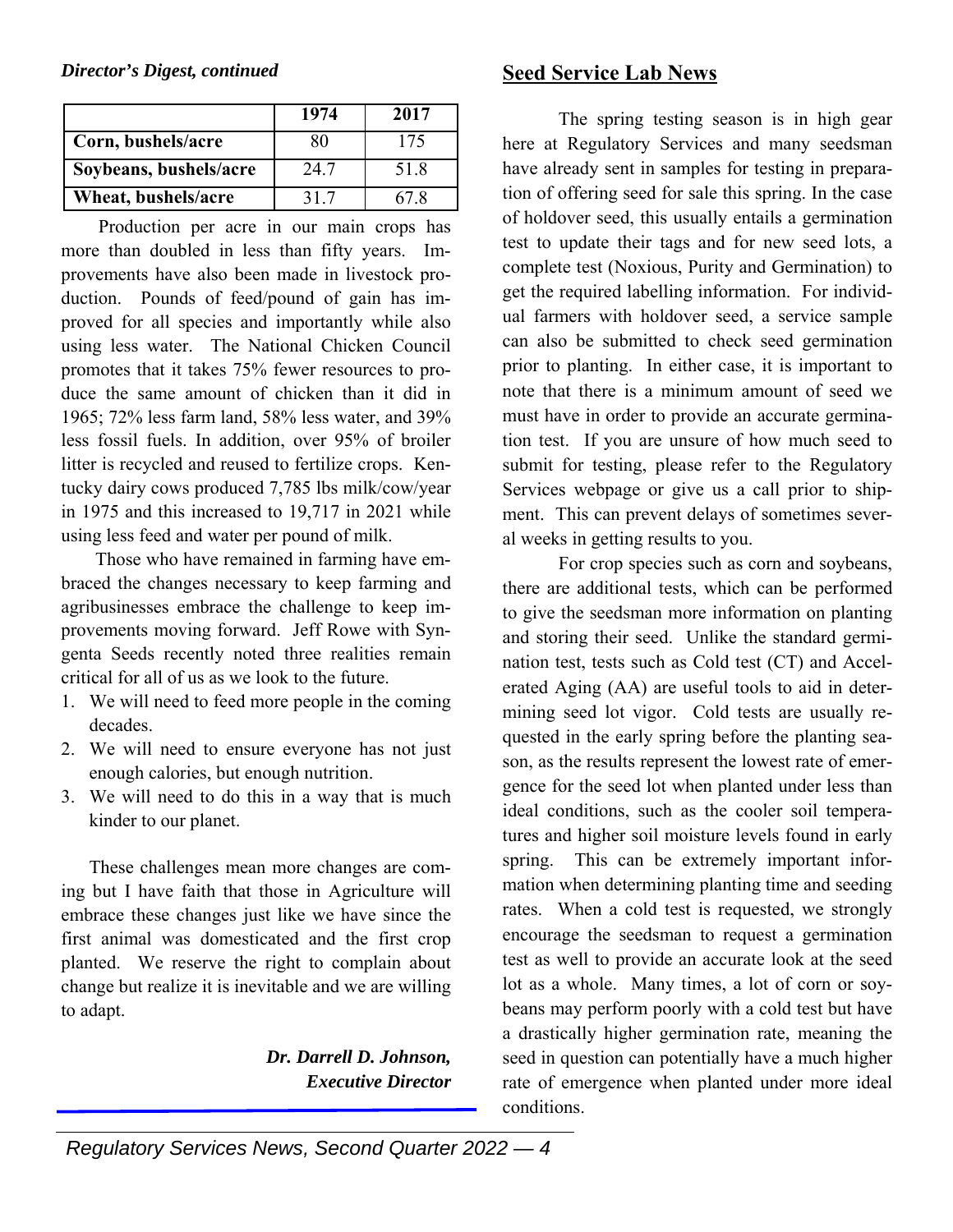An Accelerated Aging test is performed by placing the seed in a high stress environment prior to a germination test. This test can be used as an indicator of how well a seed lot will do when placed in storage. Again, we strongly encourage this test to be paired with a standard germination test because, as with other vigor tests, a seed lot may perform poorly on an Accelerated Aging test but have a regular germination percentage that is much more acceptable. In the case of a low Accelerated Aging result, the seed lot in question would generally perform better if planted sooner and under more optimal conditions. Storing seed improperly or for long periods, especially seed that has performed poorly on an AA test will result in decreased germination rates and seed death.

In short, a poor vigor test result does not necessarily mean that the seed lot in question is of lesser value, it simply means that planting and storage conditions may need to be modified in order for the lot to reach its maximum production potential. However, this information can only be determined when a germination test is performed along with the appropriate vigor test.

> *Jonathan Collett, Seed Lab Supervisor*

### **The Level Playing Field**

As a regulator responsible for enforcing Kentucky laws and regulations for feed and milk, my guiding principle is the concept of a level playing field for anyone doing business in our state. I believe that promoting and supporting a level playing field should not be confused with "leveling the playing field". I equate this approach to picking winners and losers. Fair and equitable regulation should not be about choosing which firms will be successful. A truly level playing field gives all businesses the opportunity to succeed by ensuring that all play by the same rules.

#### **Regulatory Fees**

Kentucky feed law establishes fees for both

small product registration and inspection fees (feed tonnage). Unlike many states, Kentucky does not issue an annual license for feed manufacturers or feed distributors. Instead of licensing the firm, Kentucky requires registration of products. All commercial feed distributed in the state is subject to either a small product registration fee or feed tonnage. Milk law does set annual license fees for milk handlers, tester, sampler/weighers, transfer stations, and laboratories. Milk inspection fees are paid by both milk processors and by milk producers (collected by milk processors and paid to our division). Both feed and milk law outline when late fees are to be applied. By law, all money collected is to be used to pay a portion of the cost of operating the regulatory program. The fee structure for feed has been in effect since 1998 and milk fees have not changed in over 15 years. Firms doing business in Kentucky are expected to pay their fair share of inspection fees, registration fees, and licensing and these firms should also expect that their competitors are required to do the same.

#### **Labeling**

Commercial feed sold in Kentucky is required to have appropriate labeling for the intended use of the product. For our feed law, the regulatory basis for appropriate labeling is stated in KRS  $250.521(1)(b):$ 

#### **The guaranteed analysis stated in terms the director by administrative regulation determines are required to advise the user of the composition of the feed or to support claims made in the labeling.**

 Kentucky regulation (12 KAR 2:006, Section 2) specifies that we follow official feed terms adopted by the Association of American Feed Control Officials (AAFCO). Our feed regulations, updated in 2018, also follow AAFCO guidelines for the format for guaranteed analyses by species. The label is often the only information available to the consumer to

*Continued on page 6*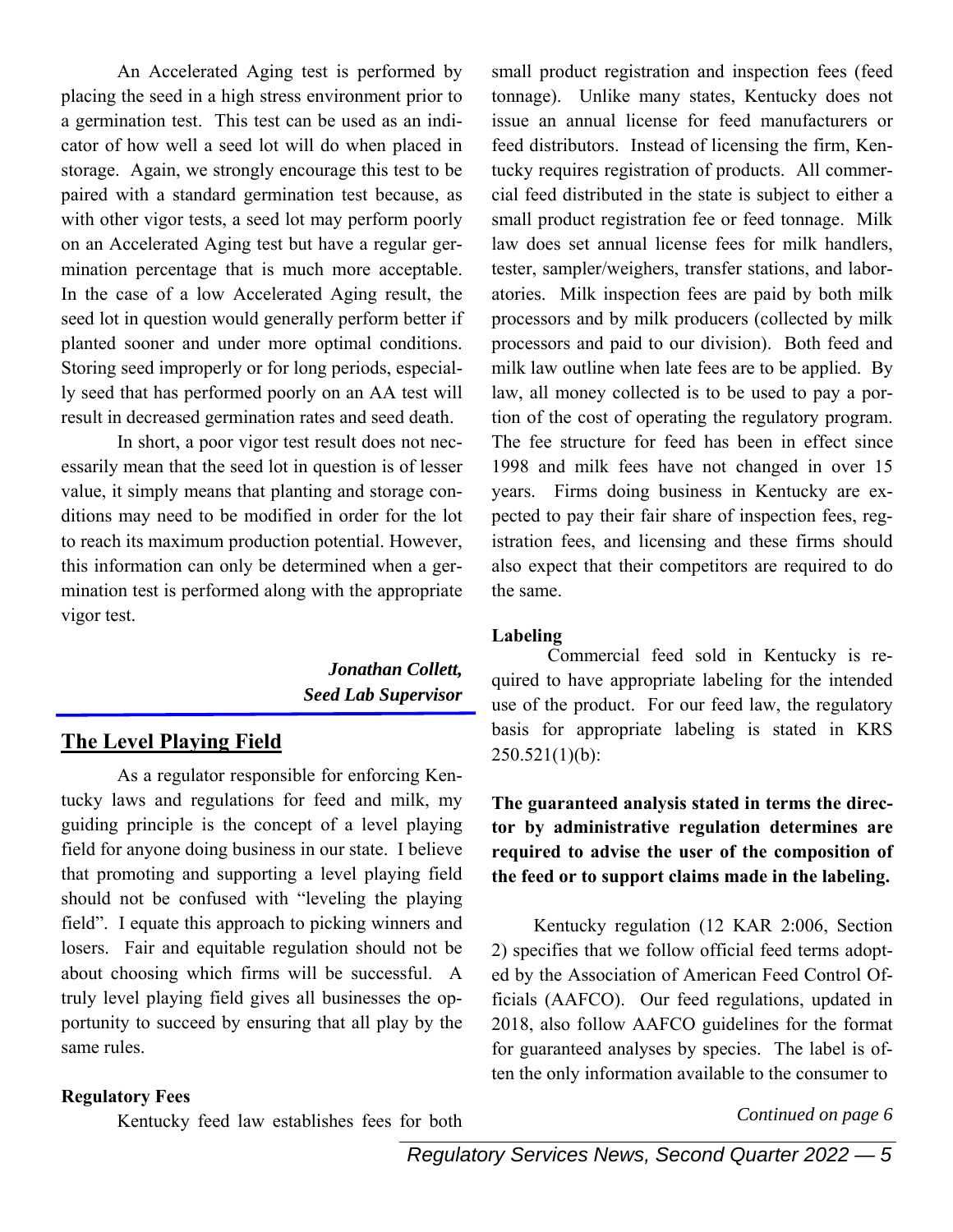allow for the product to be properly fed to the animal. This is particularly important with pet foods and medicated animal feed. Correct and appropriate labeling also allows for comparison of similar products. All guarantors of commercial animal feed that is registered in Kentucky must submit labels for review and approval. When non-registered products are found in distribution in the state, we ask firms to register and remove products from distribution if they do not comply.

#### **Sampling Compliance**

Kentucky has a long history of livestock feed and pet food sampling and our inspectors collect around 3,000 samples each year. Kentucky feed law (KSR 250.581) grants the authority to sample feed in distribution and specifies how the samples are to be handled and analyzed as well as how reports are disseminated. Analyses from official samples are compared to label guarantees and when found to be deficient or excessive in any analyte on the label, the sample is in violation of Kentucky law. Results from all samples analyzed are sent to the guarantor, the distributor, and if known, the manufacturing plant. When customer formula mixes are sampled, results are also sent to the producer receiving the feed. The guarantor of the product is asked to conduct an investigation and report to the feed program. Our inspectors develop and conduct programs to sample a broad range of products across the state. Sample compliance in meeting label guarantees is a good indicator of formulation and manufacturing conditions.

With our milk program, samples are collected primarily to determine if the sampler/weigher followed proper guidelines for collection of milk samples from bulk tanks. Proper collection ensures that producers are paid fairly for their milk. Sampler/ weighers that fail inspections can be required to attend re-training.

#### **Inspection**

For the feed program, inspection can include any facility manufacturing or holding animal feed for distribution. Inspection can be as informal a walk through a facility and collection of samples or more structured in the case of an FDA contract inspection. In either scenario, inspection is an evaluation of the conditions under which feed is being manufactured or held. Trained inspectors inspect with their eyes, their ears, and even their noses. While there are differences in facility size and scale, manufacturing equipment, and types of products produced, all facilities are expected to produce feed that is safe and appropriate for the intended use.

In addition to the inspections of sampler/ weighers, our milk inspector conducts laboratory inspections to evaluate procedures for the testing of milk. We also conduct pay audits to determine if milk producers are paid properly by milk processors. **Enforcement** 

Enforcement is the necessary evil required when voluntary compliance is not achieved. We are fortunate that our predecessors crafted our law and regulations to allow regulatory discretion in the use of a range of enforcement tools or options. Our enforcement toolbox includes denying registration of a product, a letter of reprimand, withdrawal from distribution, administrative hearings, legal action through local courts, and fines. To paraphrase our feed law, it also states to do the "least worst first", an approach we take to heart.

With inspection and registration fees, we will collect what is due and pursue payment when fees are late. When firms do not pay inspection and registration fees, registrations are cancelled and products subject to withdrawal from distribution. Products without approved labeling are not registered and subject to withdrawal from distribution. Products sampled and not meeting label guarantees can be withdrawn from distribution if the deficiency or excess may affect animal health or performance (medications, copper, selenium, salt, non-protein nitrogen). Enforcement of laws and regulations with regards to facility inspection typically involves education and changing protocols but could also include structural changes in the facility. As mentioned early, the goal is always to make products safe for the intended purpose.

Fees and license payments are black and white – no pay, no play. With sample violations and with manufacturing issues found during inspection, we are in more of a gray area. When choosing the appropriate enforcement tool here, there are several factors that should be considered including compliance history, responsiveness, scope, nature, and impact. Primary considerations are always potential impact on animal and human health and scope or size of that impact.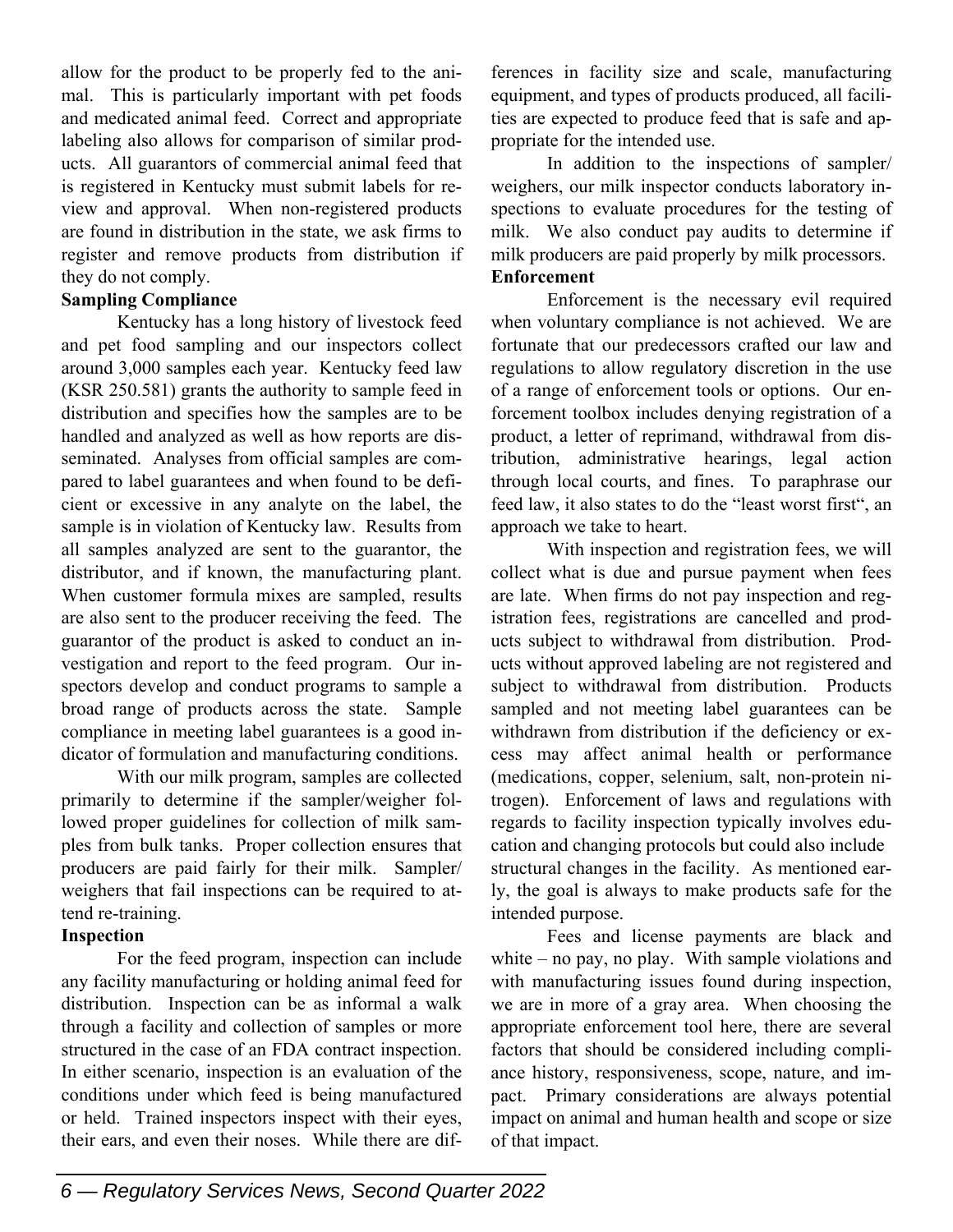I will end where I started. My guiding principle in regulation is the belief that we should promote and encourage a level playing field for anyone doing business in our state. We are always willing to work with firms on fee payment issues but we do expect all firms to pay what the law requires. When enforcement is necessary, we will follow the laws and regulations and start with education and a cooperative approach. We believe a truly level playing field gives all businesses equal opportunity to succeed.

> **Dr. G. Alan Harrison, Director of Feed and Milk Programs**

#### **New Seed Stop Sale Notice and Tip Sheet for Resolving**

 In an effort to make the seed stop sale paperwork more efficient and easier to read and resolve, the seed department created a new stop sale notice over the past few months. Below is an example of the Notice of Violation and Stop Sale which would be issued from our office. The new format more clearly lays out the product name, lot number, package size, number of packages and the type of violation and if the violation is eligible for a relabel.

# **Notice of Violation and Stop Sale**

You are hereby notified NOT TO SELL, OFFER FOR SALE, REMOVE OR PERMIT REMOVAL FROM YOUR PREMIS-ES, UNTIL RELEASED BY THIS DIVISION, the following item that has been found to be in violation of the Kentucky seed law.

| <b>Date Issued:</b>       | 4/25/2022 | <b>Product:</b>      | <b>Bad Seed</b> |
|---------------------------|-----------|----------------------|-----------------|
| <b>Lab Number:</b>        | A2022XXXX | Lot Number:          | ABC Lot         |
| <b>Inspection Number:</b> | 22-SWM001 | <b>Package Size:</b> | $50$ lbs        |

| Product:                   | <b>Bad Seed</b> |
|----------------------------|-----------------|
| <b>Lot Number:</b>         | <b>ABC</b> Lot  |
| <b>Package Size:</b>       | $50$ lbs        |
| <b>Number of Packages:</b> | 200             |

#### **Retailer: Wholesaler: 000XXX**

Seed Regulatory Company, Inc. Seed Regulatory Company, Inc. 103 Regulatory Services Bldg. 103 Regulatory Services Bldg. Lexington, KY 40546 Lexington, KY 40546

**Signature** 

Name (Please Print)

Company Name

| <b>Type of Violation</b>     | Component(s)   | <b>Statute</b> | Eligible for relabel? |
|------------------------------|----------------|----------------|-----------------------|
| Prohibited noxious weed seed | Canada Thistle | 250.071(7)(b)  | No                    |

# **Release Request**

To request a release complete the section below and return to our office via email mm.smith@uky.edu or fax (859) 257‐7351.

I request the release of this Stop Sale for disposition by: (check one)

Returned to Wholesaler; credit memo will be available.

Replaced label; copy of revised label is attached.<br>Name (Please Print) Date

Sold prior to receiving stop sale notice.

Destroyed.

Other: \_\_\_\_\_\_\_\_\_\_\_\_\_\_\_\_\_\_\_\_\_\_\_\_\_\_\_\_\_\_\_\_\_\_\_\_\_\_\_\_\_\_\_\_\_\_\_\_\_\_\_\_\_\_\_\_\_\_\_\_\_\_\_\_\_\_\_\_\_\_\_\_

*Regulatory Services News, Second Quarter 2022— 7*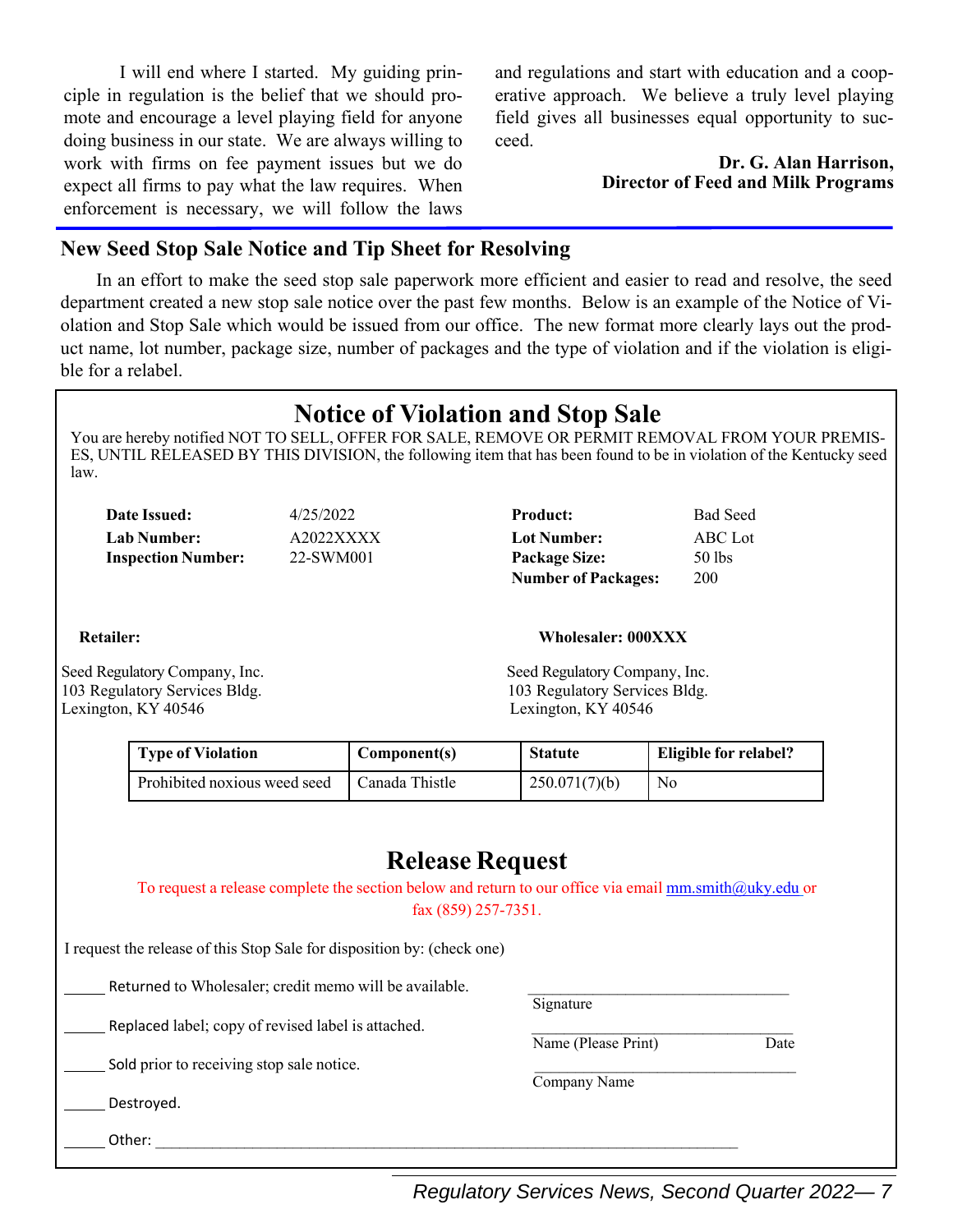#### **Resolving a Seed Stop Sale**

Seed lots placed under stop sale cannot be legally offered for sale, sold, or removed from a location until a proper release has been obtained.

Seed stop sales come from two sources:

- *Field issued stop sales*: Stop sales may be issued by field staff when seed is found in violation of the Kentucky Seed Law. These often involve seed lots that are mislabeled, have expired test dates or lots distributed by firms not permitted to sell in Kentucky.
- *Office issued stop sales*: Stop sales may be issued by the office after an official sample has been obtained and our laboratory analysis indicates the seed lot is mislabeled.

 A stop sale order from either of the above sources will contain a form that identifies important details about the seed lot including the seed kind, variety, lot number and number of seed containers. The bottom portion of the form can be used later to request a release on the stop sale, thus resolving the violation.

# **How to Obtain a Proper Stop Sale Release**

 Seed stops sale orders may be resolved by a number of options including:

- Relabeling the seed lot with a correct label
- Returning the seed lot to the distributor or seed labeling firm
- Discarding the seed

 Regardless of how the stop sale order is resolved, **the retail location is responsible for obtaining a proper release.**

- After a violation has been corrected, complete the bottom section of the "Notice of Violation and Stop Sale" and submit to our office.
- If a corrected label has been used to resolve a violation, it should accompany your release request.
- To expedite a release, email to mm.smith@uky.edu or smcmurry@uky.edu, or fax the form (and label if appropriate) to our office at (859) 257‐7351. If the proposed solution is acceptable, we will fax or email you a proper re-

lease.

*Stephen McMurry, Director Fertilizer and Seed Programs* 

*Marilyn Smith, Seed Program Staff Support Associate* 

## **Princeton Soil Test Laboratory Rebuilding Plans**

The devastating tornado that destroyed the Princeton Experimental Station this past December has caused several adjustments in the Soil lab's activities. All soil samples are currently being sent to the Lexington laboratory for testing. The Lexington lab weathered the increase in samples satisfactorily during our busiest time in March and April with minimal impact on turn-around times.

Plans are moving forward for rebuilding the Experiment Station in Princeton with meetings on the design for the main building and other buildings supporting the mission in education and research. The new building may not be completed for a couple years in the future. In the meantime, temporary office and laboratory space is being prepared with installation of trailers. Installation of temporary office trailers began a couple months ago. Installation of temporary lab trailers will begin in mid-May with tentative plans for them to be available mid-summer.

We do have two Princeton employees currently working out of the Caldwell County Extension Office. They are currently helping with sending out soil reports and receiving walk-in samples from local county extension offices. Paula Hill is a temporary employee serving as supervisor. She was the lab supervisor in the past and she came back from retirement. Debbie Morgan is the other employee. We were in the process of hiring for the vacant supervisor position and a vacant technician position but put those positions on hold until temporary lab trailers are in place.

When the temporary lab trailers are in place, we plan to conduct all the activities of preparing soil samples and testing except for analyzing soil extracts with an inductively coupled plasma (ICP) spectrophotometer. We plan on transporting the extracts to Lexington for analysis. Plant tissue testing which began in Princeton last summer will be discontinued until we are in the new building.

> *Dr. Frank Sikora, Director of Laboratories*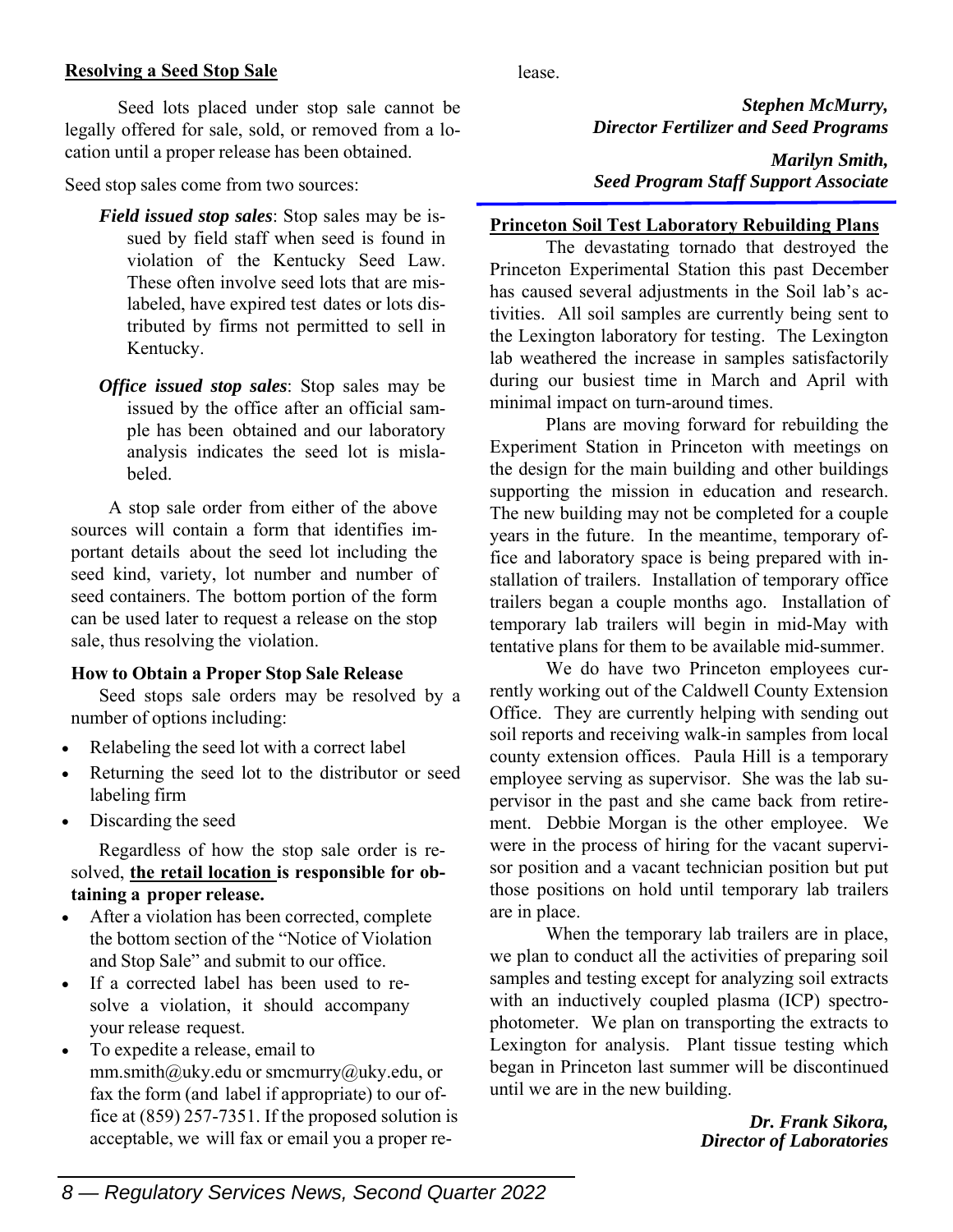# **Personnel News –New Hires**





Alysia Conner started as in Inspector for our far western territory on February 14, 2022. Alysia has a B.S. degree in Agri-Business and M.S. degree in Agriculture from Murray State University. She spent the last nine years as Equine Facility Manager and as an Instructor in the Equine program at Murray State. Alysia lives in Benton and her territory includes the following counties: Ballard, Calloway, Carlisle, Christian, Fulton, Graves, Hickman, Livingston, Lyon, Marshall, McCracken, and Trigg.

Victoria (Tori) Embry started as an Inspector in our central territory on March 1, 2022. Tori has a B.S. degree in Animal Studies from Eastern Kentucky University and M.S. degree in Animal Science/Dairy Health and Well Being from the University of Tennessee. She spent the last three years as a Flock Advisor for Perdue Farms. Tori lives in Leitchfield and her territory includes the following counties: Barren, Edmonson, Grayson, Green, Hardin, Hart, Larue, Meade, Metcalfe, Monroe, and Nelson.

# **Personnel News –Retirements**





Debie Dahn will retire from our Division on June 10, 2022. Debie has worked as a Research Analyst in our Feed and Milk laboratories for over 46 years. Her primary responsibilities have been analyses of fat, fiber and Vitamin A plus assisting with milk analyses. She has also served as our main safety officer. We appreciate her many years of service and wish her well in retirement.

Rajna Tosheva-Tounova will retire from Regulatory Services on June 10, 2022. Rajna has worked as a Research Analyst in our Feed laboratory for a little over 28 years. Her primary responsibilities have been in the analyses of mycotoxins and medications. We appreciate all she has done for our Division and hope she enjoys her retirement.